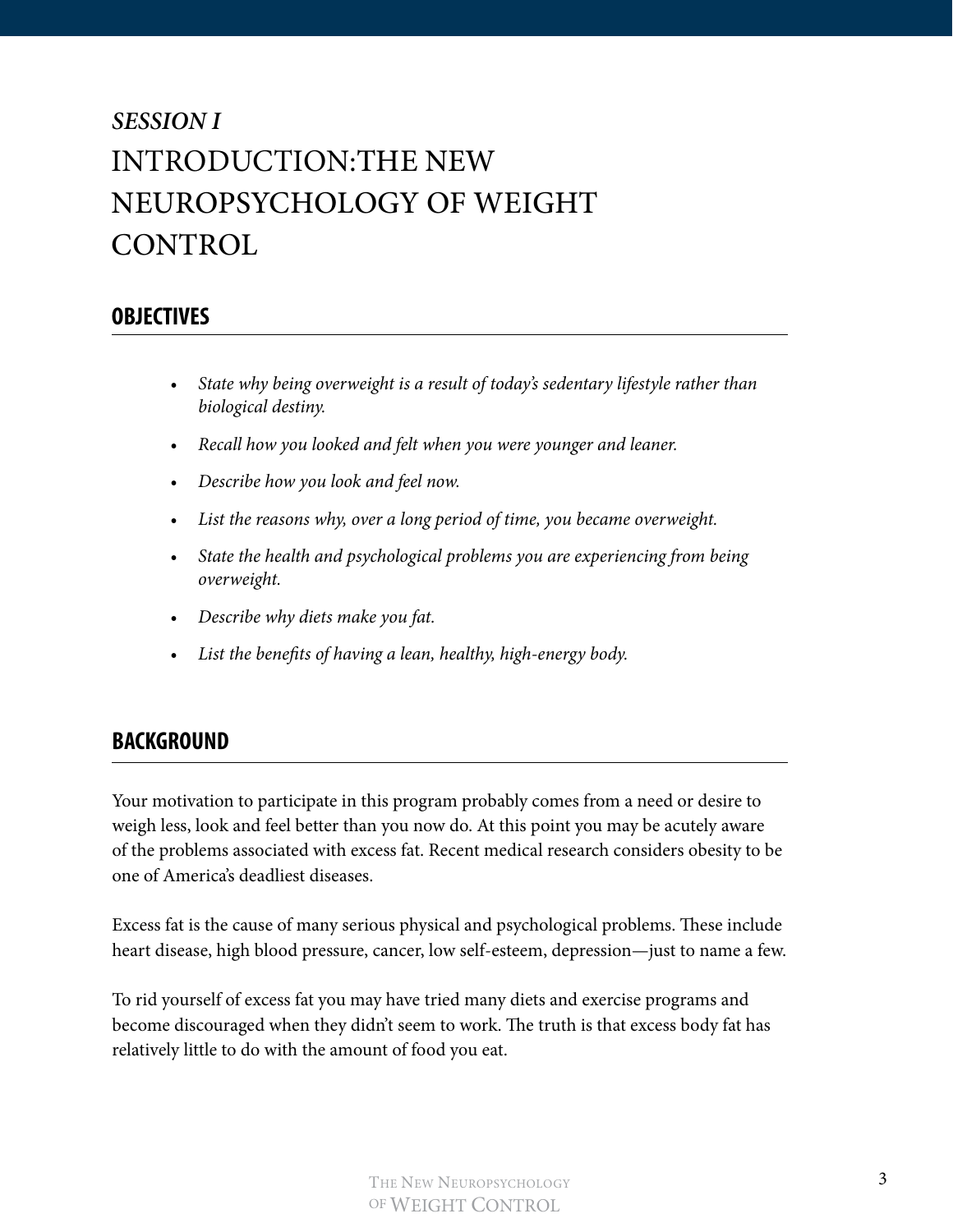By incorporating the research of the world's top scientists into an effective, easy-to-understand-and-apply program. *The New Neuropsychology of Weight Control* enables you to systematically burn unwanted fat through proper eating habits and non-strenuous exercise.

The benefits of being healthy and lean might seem obvious; however, we may have thought of some that you have not yet considered. These will be described in the audio, and later you will personalize them to meet your own particular needs. Review this list to focus your thinking on the positive outcomes in store for you:

- Weight control is an achievable goal.
- You can learn how to maintain your new level of leanness.
- You will look different much more attractive.
- You will relate to people around you with new-found confidence and skill.
- You will have more energy and more stamina.
- You will have more drive to achieve your other goals in life.
- Best of all, your health will improve.

That list of benefits must excite your thinking as to what you will achieve in this program! Now, proceed to the Practice and follow the instructions there.

# **PRACTICE**

- 1. Re-read the objectives for this session.
- 2. Listen to/read Session I audio "Introduction: The New Neuropsychology of Weight Control."
- 3. After you have heard the audio, use the space provided below to briefly describe why your destiny is to be lean. (Use your keyboard to enter information on the lines below)

4. Explain how you felt about yourself, your body and your relationships with others when you were younger and leaner.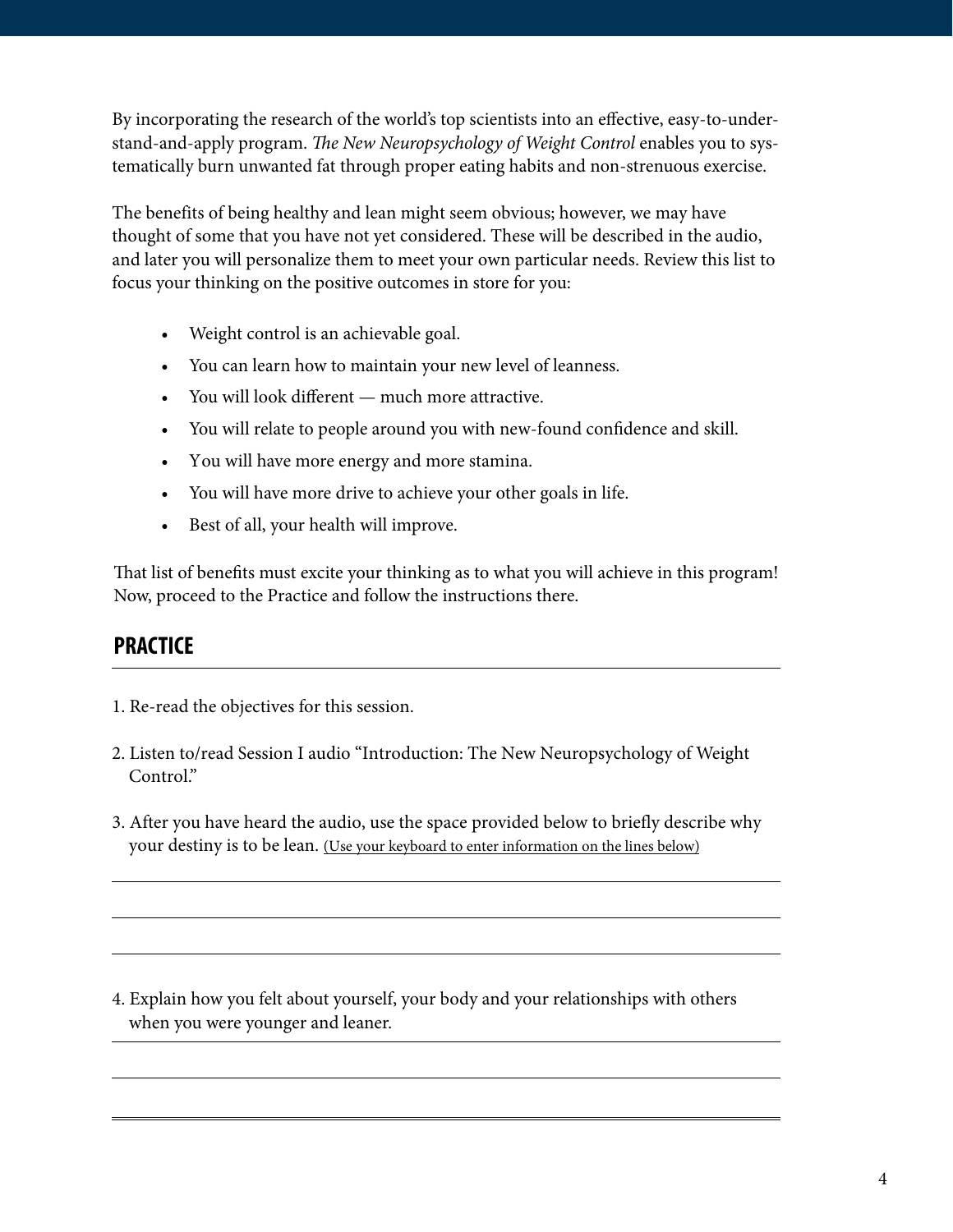| 5. How do you feel about yourself, your body and your relationships now? |  |
|--------------------------------------------------------------------------|--|
|--------------------------------------------------------------------------|--|

6. List some of the health and psychological problems you experience from being over weight.

7. List the reasons why you gained weight.

8. How has dieting contributed to your weight gain?

9. Describe the most important benefits of having a lean, healthy, high-energy body.

### **POINTS TO REMEMBER**

• Being overweight can be a devastating and deadly disease.